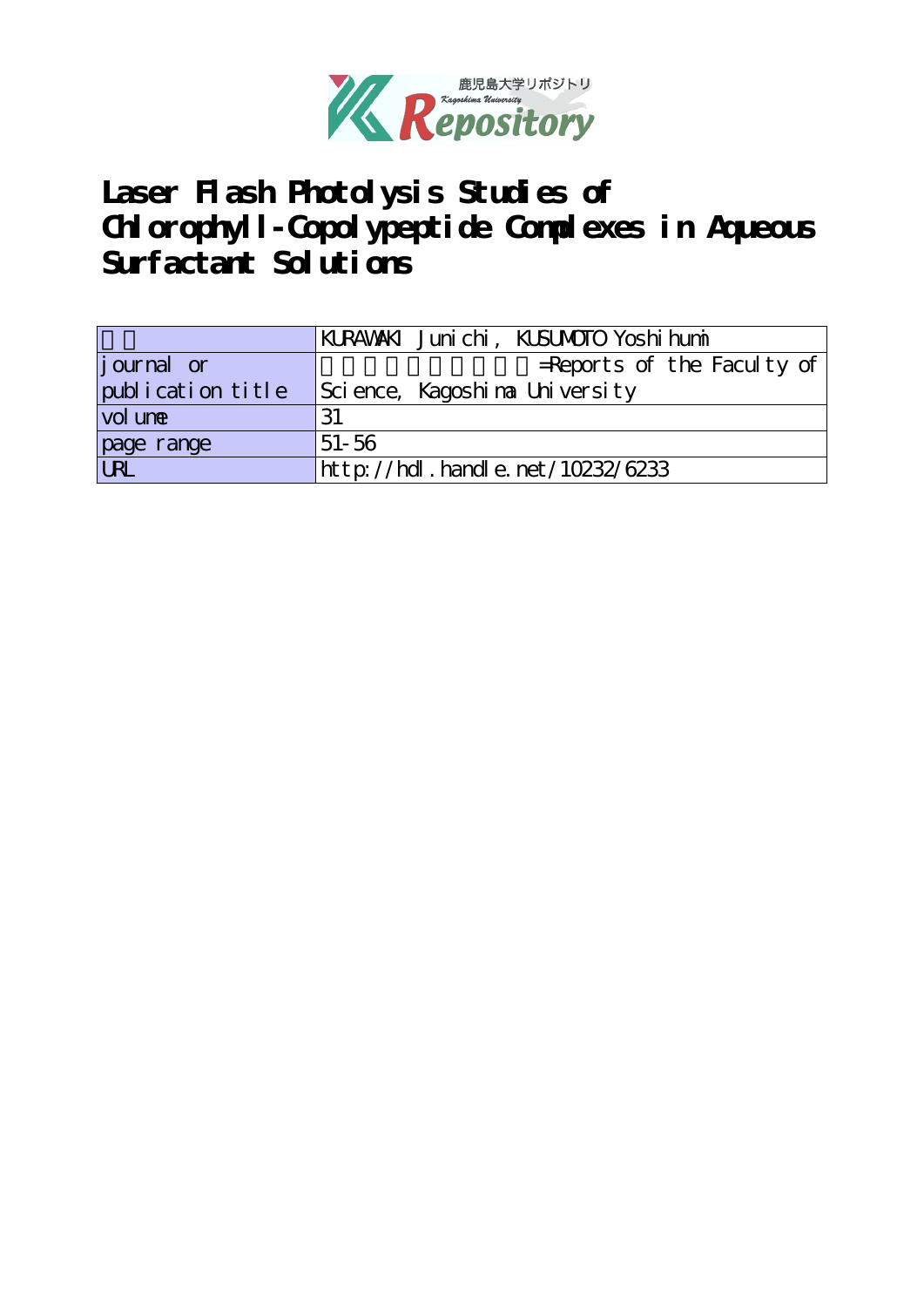# **Laser Flash Photolysis Studies of Chlorophyll-Copolypeptide Complexes in Aqueous Surfactant Solutions**

|                   | KURAWAKI Junichi, KUSUMOTO Yoshi humi |
|-------------------|---------------------------------------|
| journal or        | $=$ Reports of the Faculty of         |
| publication title | Science, Kagoshina University         |
| vol une           | 31                                    |
| page range        | $51 - 56$                             |
|                   | http://hdl.handle.net/10232/00010009  |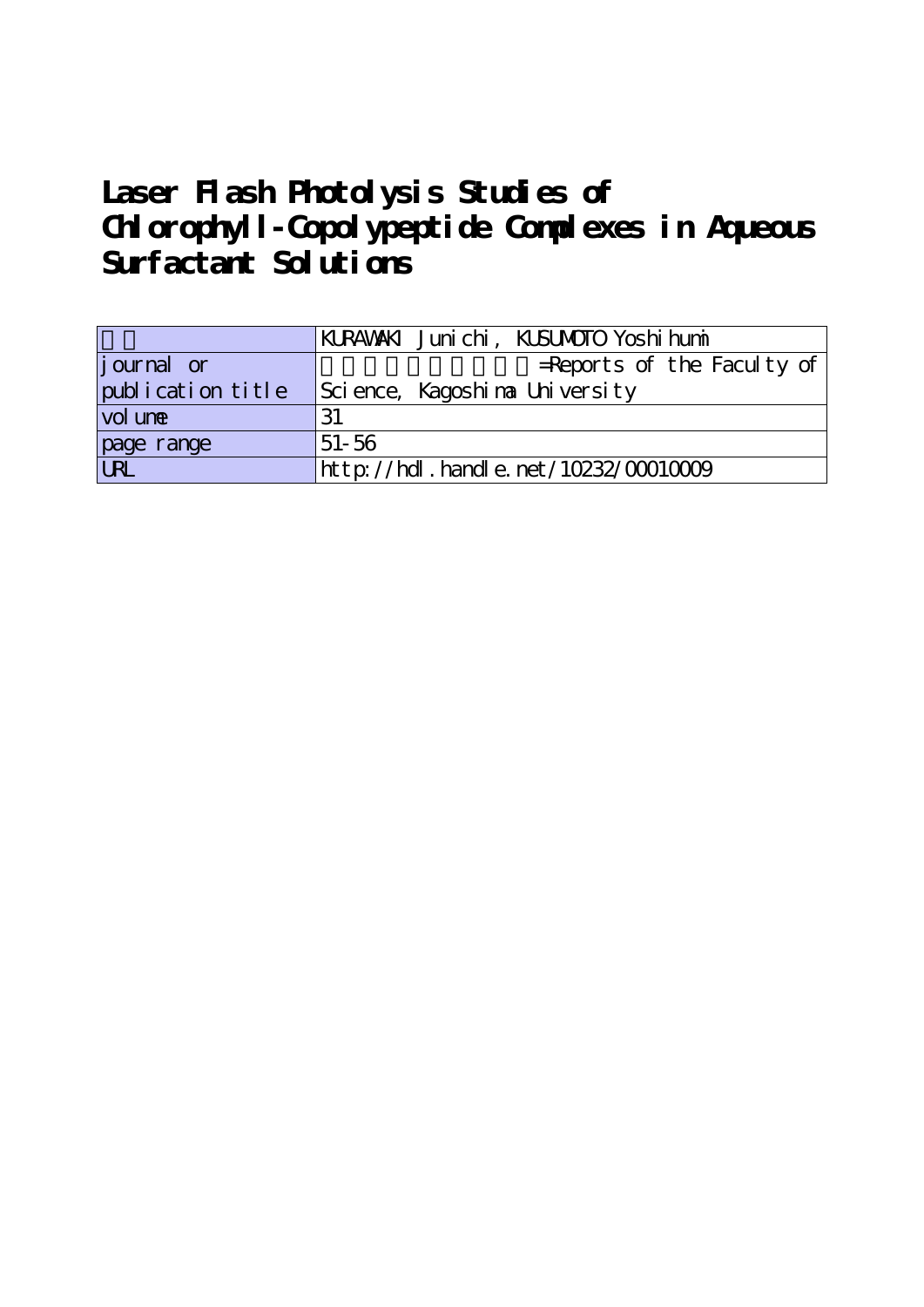# Laser Flash Photolysis Studies of Chlorophyll-Copolypeptide Complexes in Aqueous Surfactant Solutions

Junichi KuRAWAKl and Yoshihumi Kusumoto (Received August 17, 1998)

Keywords : laser flash photolysis, chlorophylLcopolypeptide complex, photoinduced electron transfer

# Abstract

Photoinduced electron transfer between tyrosine-containing copolypeptide and chlorophyll a (Ch1) in aqueous surfactant solutions was studied with laser flash photolysis spectroscopy. The result indicated that the triplet state of Chi participates in the photoreaction of the present systems and that conformation-dependent photoinduced electron transfer effectively occurs from tyrosine to Chl in the Chl-copolypeptide complexes formed through hydrophobic interaction.

# Introduction

In photosynthetic materials, the physical properties of chlorophyll molecules organized in pigmentprotein complexes are necessarily influenced by the interaction with the surrounding protein matrix  $(1)$ . Electron transfer involving remote sites on proteins and peptides has been the theme of many recent studies in photochemical and biophysical investigations. It has been pointed out that the conformation of the matrix and that of the complex as a whole (the orientation of chlorophyll and its related compounds relative to the protein in particular) are of considerable importance for light-induced electron transfer in photosynthetic reaction centers (2). However, the extent, magnitude and mechanism of this influence is not completely understood. For the purpose of investigating electron transfer between a photoexcited chromophore and the side chain of an electroactive amino acid, we have so far prepared an aqueous model system, consisting of chlorophyll a (Chi) incorporated into copolypeptide-surfactant complexes formed by a cooperative binding and have investigated spectroscopic properties and photoinduced energy- and electron-transfer processes of Chl-copolypeptide complexes in aqueous surfactant solutions (3-7).

For example, Kusumoto and Kurawaki (3) have investigated spectroscopic properties of ChL copolypeptide carrying glutamate and tyrosine (GT)-cetyltrimethylammonium chloride (CTAC) systems, and indicated that Chl molecules are incorporated into micelle-like clusters formed by a cooperative binding of an CTAC ion to a negatively charged GT ion to give rise to ChLGT complexes and efficient energy transfer from tyrosine to Chi in the ChLGT complexes takes place with an increase in CTAC concentration. In addition, we have also carried out spectroscopic and potentiometric studies of Chl-copolypeptide consisting of ormthine and tyrosine (OT) complexes in aqueous sodium dodecyl sulfate (SDS) solution; we could characterize Chl-OT complexes in the presence of SDS by correlating various spectroscopic data with the degree of binding of surfactant to copolypeptide in aqueous solution (4,5) and indicate that photoinduced electron transfer in  $\alpha$ -helical copolypeptides carrying aromatic amino acids occurs by through-space mecha-

Department of Chemistry and BioScience, Faculty of Science, Kagoshima University, 2ト35, Korimoto 1-chome, Kagoshima 890-0065, Japan.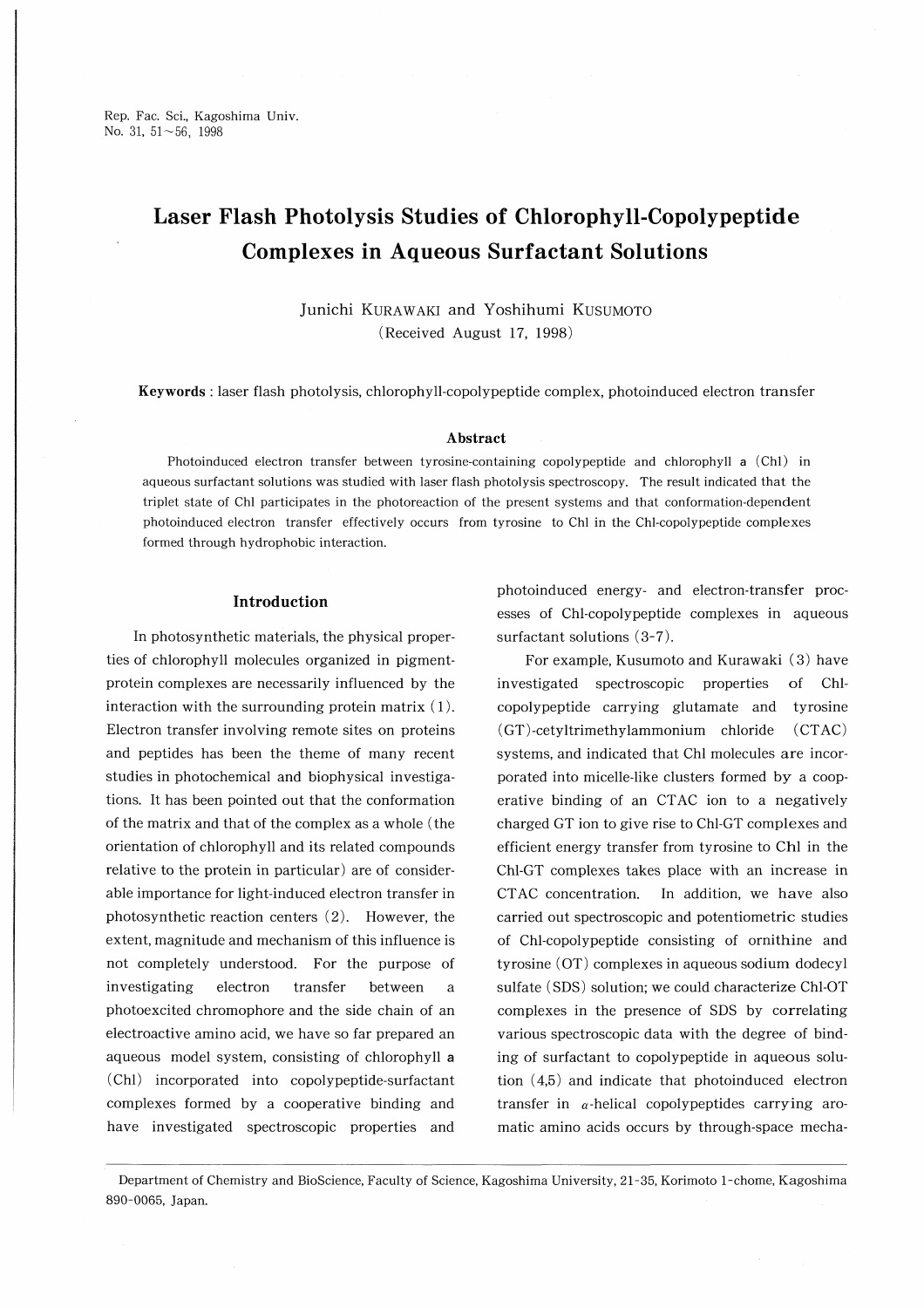nism (7).

In this paper, we studied photoinduced electron transfer between Chi and tyrosine-containing copolypeptide in aqueous surfactant solutions with laser flash photolysis method and assigned new transient species occuring in the photoreaction on flash excitation of Chl-copolypeptide-surfactant systems based on the result of electrochemical study.

# Experimental

# Materials

Chi (> 99.8%) was purchased from Wako Pure Chemical Industries Ltd. Tyrosine-containing copolypeptides such as GT and OT used in this work were obtained from Sigma Chemicals Co.; their molar ratio was 4:1 and molecular weights were 80000 and 23000, respectively. SDS (protein research grade of Nakarai Chemicals) and CTAC (GR grade of Nakarai Chemicals) used as surfactants, were purified by recrystallization three times from ethanol. The concentration of copolypeptide, based on the mean residue concentration of tyrosine, and that of Chi were fixed at 1.0 X  $10^{-4}$  and 1.0 X  $10^{-5}$  M  $(1M=1)$ mol  $dm^{-3}$ ), respectively, through the experiment. Laboratory deionized water was distilled twice. The pH of the sample solutions was not controlled but was found to be about 6.5.

#### Measurements

Absorption and circular dichroism (CD) spectra were measured with a Shimadzu MPS-2000 spectrophotometer and a JASCO J-720 spectropolarimeter, respectively. The detail optical system of laser flash photolysis apparatus has been described in a previous paper (6). In brief, transient absorption spectra and decay curves were measured by using a  $Nd^{3+}$ : YAG laser (Spectron Laser Systems Ltd., model SL402) and a monitoring Xe-lamp systems; the third harmonic (355 nm) of this laser was used as the excitation light for exciting Chi. The average laser power at the sample point was less than 10 mj / pulse to avoid physical damage to the sample cell and possible biphotonic or other nonlinear processes in the sample solutions. The photons were detected with an RCA 8850 photomultiplier tube equipped

with a thermoelectric cooler. The signal from the photomultiplier tube was stored and analyzed by using a digital storage oscilloscope (Tektronix, model 2224). The delay time after the excitation was controlled by the use of a digital delay/ pulse generator (Stanford Research, model DG535). The sample solution in a quartz cell with graded seals was deaerated by means of repetitive freeze-pump-thaw cycles. Controlled-potential electrogeneration of cation and anion radical species of Chi was performed at the platinum electrode with a Hokuto Denko HA-301 potentiostat (8). Tetrabutylammonium perchlorate (TBAP) was used as a supporting electrolyte. All measuremnts were made at room temperature.

# Results and Discussion

#### Transient absorption spectra

Typical transient absorption spectra of Chl-GT system in queous CTAC solution are shown in Fig. 1. The transient spectrum measured at 10 ns after the excitation for Chl-CTAC system (Fig. 1a) has a negative absorption band at 440 nm and a positive broad one at 465 nm; this spectrum corresponds to triplet-triplet absorption spectrum of Chi in aqueous solution (6,9). The negative and strong absorbtion in the spectrum can be undoubtedly ascribed to the Soret-band bleaching of Chi in the ground state. The transient decay curve monitored at 465 nm exhibited single-exponential decay with a lifetime of 200  $\mu$  s, indicating that this absorption component around 465 nm can be ascribed to the triplet state of Chi  $(^{3}Ch1).$ 

Upon addition of GT to the Chl-CTAC system, the transient absorption spectrum (Fig. lb) shows two interesting absorption bands at 390 and 520 nm following the quenching of the 465-nm band assignable to 3Chl. In this system, Chi molecules are incorporated into  $\alpha$ -helical GT-CTAC complexes formed by a cooperative binding of a CTAC ion to a negatively charged GT ion to give rise to Chl-GT complexes (3,7). This transient spectrum was almost similar to that obtained for Chi-CTAC system in the presence of GT with a molar ratio of 1:1  $(6,7)$ , as shown in Fig. lc. This fact, therefore, suggests the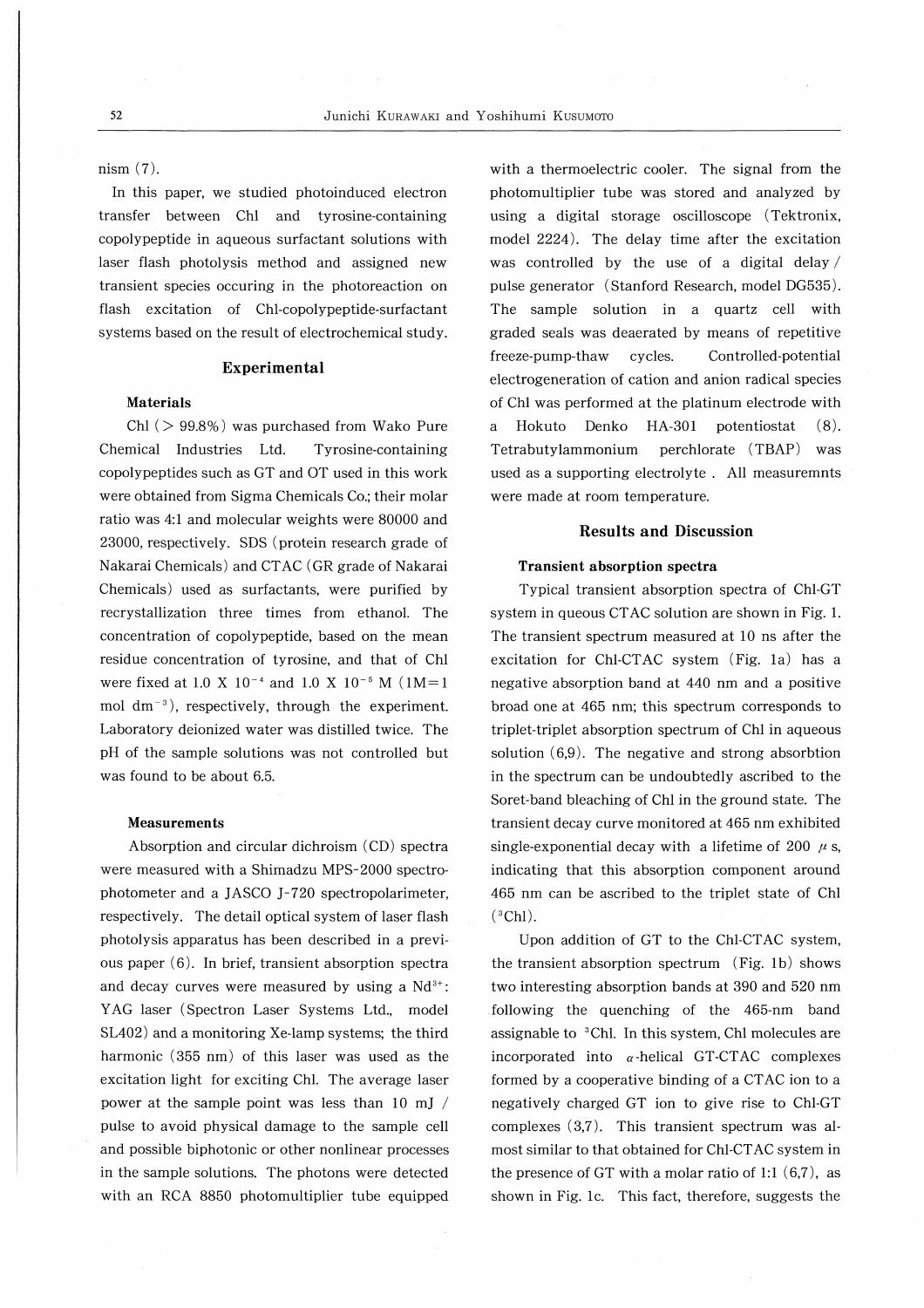

Fig. 1. Transient absorption spectra of (a) Chl-CTAC, (b) Chl-GT-CTAC and (c) Chl-GT (molar ratio 1:1)-CTAC systems.  $[CTAC] = 0.25$  mM.



Fig. 2. Transient absorption spectra of (a) Chl-SDS and (b) Chl-OT-SDS systems. [SDS]  $= 0.20$  mM.

formation of other intermediates occuring in photoreaction on flash excitation of Chl-GT complexes, in addition to <sup>3</sup>Chl. Transient decay profiles measured at 500-530 nm were fitted to first-order kinetics and the lifetime of this absorption component was determined to be 820  $\mu$  s. On the other hand, the decay curves monitored at 460-480 nm exhibited double-exponential decay with lifetimes of 190 and 700  $\mu$  s, indicating the coexistence of a short-lived and a long-lived components. This shortlived component can be assigned to  ${}^{3}$ Chl, judging

from the similarity of absorption-peak wavelength and the lifetime with those obtained for <sup>3</sup>Chl shown in Fig. la. A long-lived component may be some transient radical species such as cation or anion radical of Chi or tyrosine which results from electron transfer between Chl and tyrosine-containing copolypeptide in the present systems. We suggest, therefore, that the 3Chl participates in the photoreaction of the present system and that the quenching of 3Chl with GT may be due to electron transfer.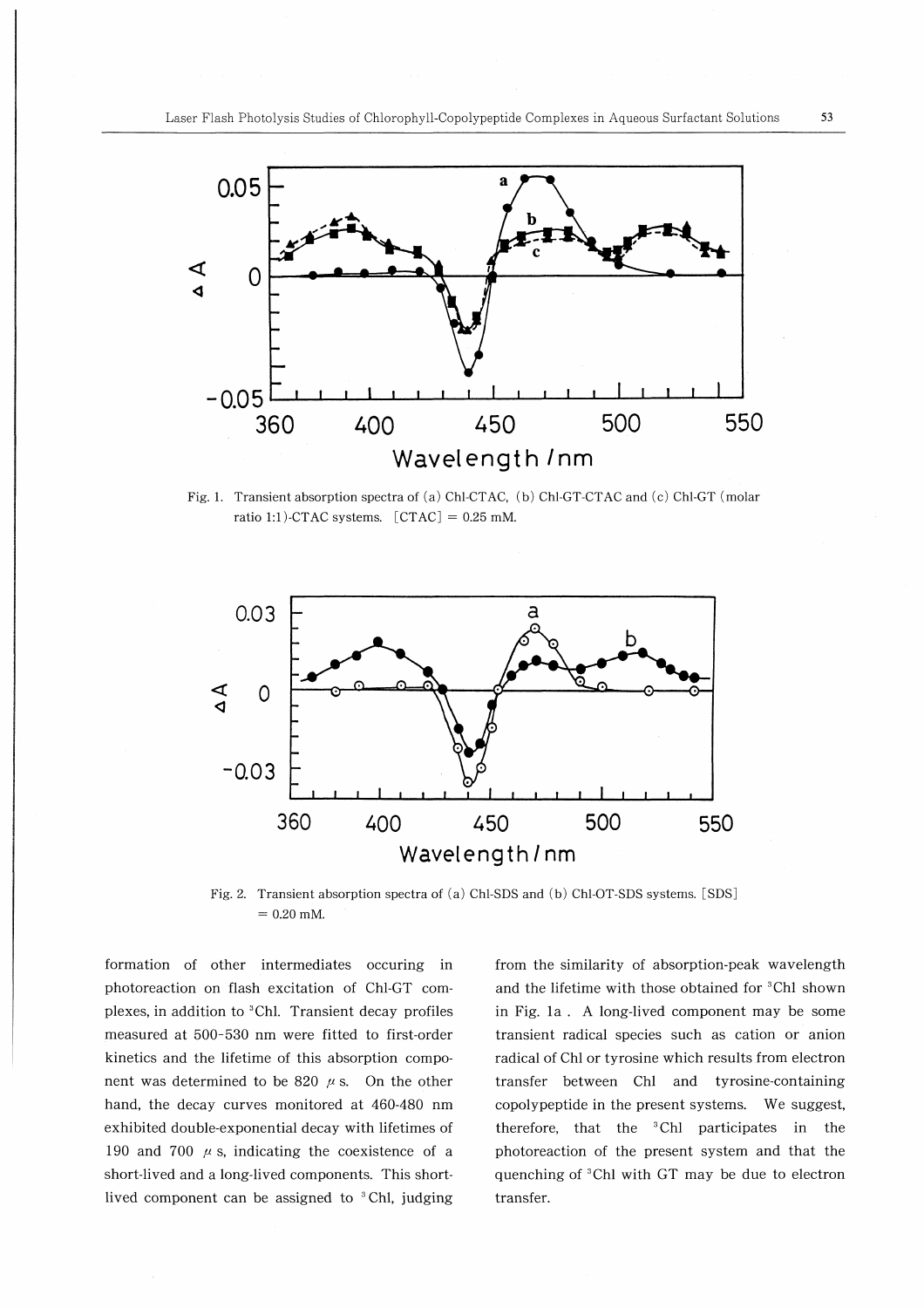

Fig. 3. Transient decay curves monitored at (A) 520 nm and (B) 470 nm for Chl-OT-SDS system. [SDS]- 0.20 mM.

The transient absorption spectra of Chl-SDS system in the absence and presence of OT are shown in Fig. 2. Upon addition of OT to Chl-SDS system, the  $470$ -nm absorption band assignable to  ${}^{3}$ Chl is effectively quenched and two positive absorption bands at 400 and 520nm appear in the spectrum (Fig. 2b). The transient decay curves monitored at 520 and 470nm are shown in Fig. 3. The decay curve at 520 nm exhibites single-exponential decay with a lifetime of 810  $\mu$  s and that monitored at 400 nm also presents the same lifetime (Fig. 3A), while that monitored at 470 nm exhibites double-exponential decay with lifetimes of 190 and 700  $\mu$  s (Fig. 3B). The absorption peaks and the decay times of transient species obtained for Chl-OT system are almost the same with those of the transient species found in Chl-GT-CTAC systems shown in Fig. 1. Therefore, it can be concluded that  $3$  Chl participates in the photoreaction of Chl-copolypeptide complexes formed via hydrophobic interaction and that photomduced electron transfer between Chi and tyrosine-containing copolypepide may take place following the formation of cation or anion radical species of Chi or tyrosine.

# Assignment of transient species

In order to assign new transient species produced after flash excitation of Chl-copolypeptide complexes, we measured transient absorption spectra of Chl-CTAC system in the presence of ascorbic acid which acts as an electron donor and absorption spectra of electrochemically generated cation and anion radical species of Chi in aqueous solution containing a supporting electrolyte. As shown in Fig. 4, flash excitation of Chl-CTAC system in the presence of ascorbic acid gives rise to essential changes of Chi absorption spectra in the visible region; transient absorption bands with a lifetime of 820  $\mu$  s can be observed at 395 and 520 nm (Fig. 4B). Chibisov (10) has investigated the photochemical reactions of Chi intermediates in the presence of ascorbic acid by flash photolysis method and indicated the direct evidence of  ${}^{3}$ Chl participation in photoreduction process resulting in the formation of anion radical of Chl $(Chl^{-})$ . The transient spectra in Fig. 4A were almost similar to those obtained by Chibisov. Thus, the absorption at 390-400 and 510-530 nm observed for Chl-copolypeptide systems can be assigned to  $Ch<sup>-</sup>$  which results from electron transfer from tyrosine to Chi.

Absorption spectra of electrochemically generated cation radical of Chl $(Ch1^+)$  and Chl<sup>-</sup> are shown in Fig. 5. The absorption peaks of  $Chl^+$  produced at a final stage of electrolysis at 0.65 V in aqueous solution are observed at 416, 540, 667 and 805 nm, while those of Chl<sup>-</sup> produced at a final stage of electrolysis at  $-0.85$  V are found at 395, 520, 667 and 800 nm. The absorption maxima of the transient species observed for Chl-copolypeptide-surfactant systems (Figs. 1 and 2) are almost similar to those of electrochemically generated  $Chl^{-}$ , except for the difference of relative absorbance.

In addition, the absorption spectra of electrochemically generated cation radical of tyrosine observed for tyrosine-containing copolypeptides in aqueous solution showed an absorption peak around 470nm (data not shown). Therefore, the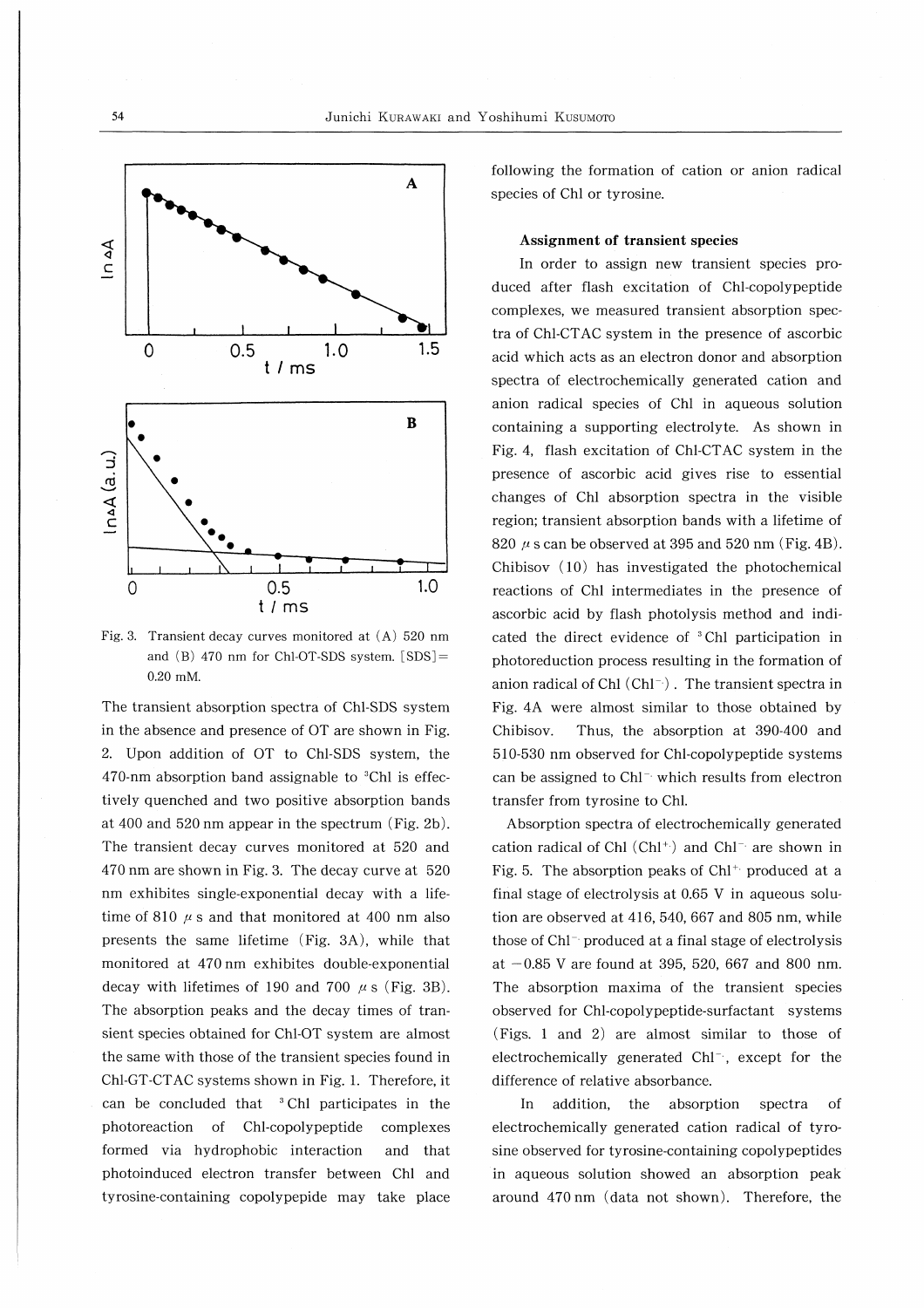

Fig. 4. Transient absorption spectra (A) and decay curve monitored at 520 nm (B) of Chl in the presence of ascrobic acid, [ascorbic acid] =  $0.1 \text{ mM}$ .



Fig. 5. Absorption spectra of neutral Chi ( $\longrightarrow$ ), Chi<sup>+</sup> (---) and Chi<sup>-</sup> (-·-) produced at a final stage of electrolysis in aqueous solution containing 0.1 M TBAP.